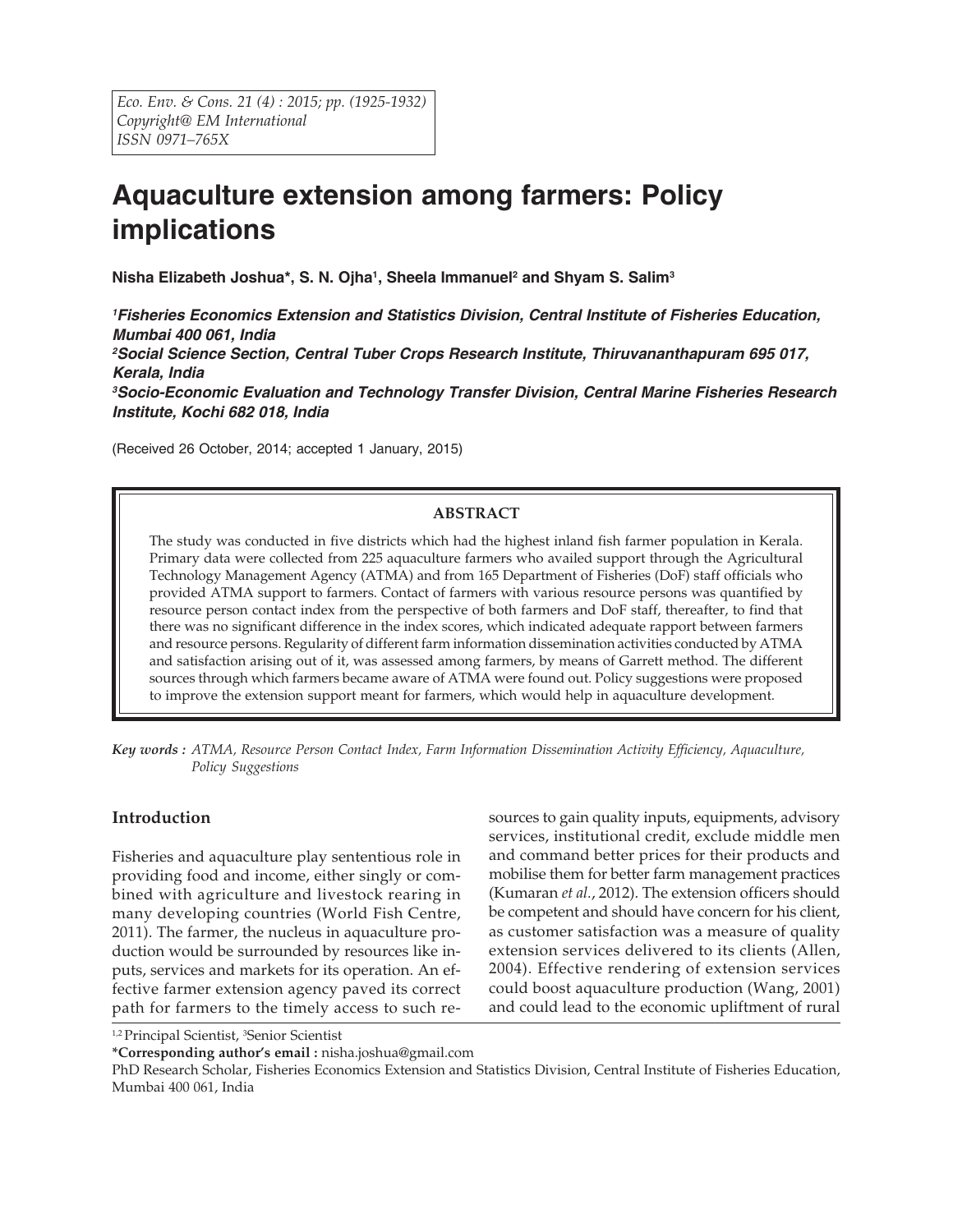poor fish farmers (Omoyeni and Yisa, 2005; Tu and Giang, 2002; Udo *et al.*, 2005). Agricultural Technology Management Agency (ATMA) is a registered society of key stakeholders engaged in technology dissemination at the district level, involved in agricultural and allied activities, for its sustainable development (MANAGE, 2007). Through ATMA, the officials in agriculture and allied departments in association with the Department of Fisheries (DoF) staff started encouraging aquaculture, with new projects and schemes, supporting the fish farmers by means of activities like training, demonstration, exposure visit, rewards and incentives and other innovative activities. In this background, a study was conducted among the ATMA beneficiaries to assess the existing extension support provided to them.

### **Materials and Methods**

A list of fish farmers who were the beneficiaries of

**Table 1.** Brief description and measurement of variables

ATMA supported activities were obtained from the DoF for the year 2010 to 2012 in five districts, which had the highest inland fish farmer population, namely Kollam, Alappuzha, Kottayam, Ernakulam and Thrissur (DoF, 2010). Between these districts, there was not much variation among the fish farmer beneficiaries. Therefore, a uniform sample size of all the districts was decided. A total of 45 fish farmers who had received ATMA support were randomly chosen from each of the five districts, thus, selecting a total of 225 fish farmers from all the five districts. In addition, 33 Department of Fisheries (DoF) staff was also selected from each district, thus, making the total sample size to 390. Primary data were collected through administering schedule among the respondents. Statistical tools available in SPSS 16.0 and MS Excel were used.

Brief description and measurement of variables selected for respondents was presented in Table 1.

| Variables                                                                          | Description                                                                                                                            | Measurement (score/codes<br>are indicated in<br>parentheses)                                                                                                                                                                                                                                                                                                                                                                                                                                                                 | Justification                                                                                                                                                                                                                                                                                           |  |  |
|------------------------------------------------------------------------------------|----------------------------------------------------------------------------------------------------------------------------------------|------------------------------------------------------------------------------------------------------------------------------------------------------------------------------------------------------------------------------------------------------------------------------------------------------------------------------------------------------------------------------------------------------------------------------------------------------------------------------------------------------------------------------|---------------------------------------------------------------------------------------------------------------------------------------------------------------------------------------------------------------------------------------------------------------------------------------------------------|--|--|
| Resource person<br>contact index                                                   | Contact a fish farmer<br>had with development<br>or extension agents for<br>advice                                                     | Score: Each extension personnel<br>contacted was scored as 1, i.e.,<br>VEWs (1): BDOs (1): Specialists<br>from research stations (1): Input<br>suppliers (1): Marketing agents<br>(1): Bankers (1): KVK professionals<br>$(1)$ : NGOs $(1)$ : SHGs $(1)$ :<br>Cooperatives (1): Panchayath<br>members (1): Further, accessing<br>regularity for each such extension<br>personnel contacted was scored<br>as: Never $(0)$ : Half yearly $(1)$ :<br>Monthly (2): Weekly (4): More<br>than once per week (5): As per<br>need(6) | The relative importance of<br>extension personnel could<br>not be differentiated and so<br>an equal score of 1 was given<br>for it. Those resource persons<br>who were accessed more<br>regularly was given a higher<br>score                                                                           |  |  |
| Regularity and<br>satisfaction of<br>farm information<br>dissemination<br>activity | Regularity in information<br>dissemination through<br>different sources and<br>satisfaction arising from<br>conducting such activities | Score. Each information dissemi-<br>nation method score (1), i.e., District<br>level exhibitions (1): Aqua shows<br>(1): Printed leaflets (1): Local<br>advertisements (1): Internet (1).<br>Further level of regularity of each<br>method was scored as, Regularly<br>$(3)$ : Rarely $(2)$ : Occasionally $(1)$ :<br>Don't Know (0). Level of<br>satisfaction for each method was<br>scored as, Highly Satisfactory (4):<br>Satisfactory (3): Unsatisfactory<br>(2): Highly Unsatisfactory (1)                              | The relative importance of<br>each information dissemina-<br>tion method couldnot be<br>differentiated and so an equal<br>score of 1 was given. Those<br>information dissemination<br>methods which were more<br>regular and which resulted<br>in higher satisfaction level<br>were given higher scores |  |  |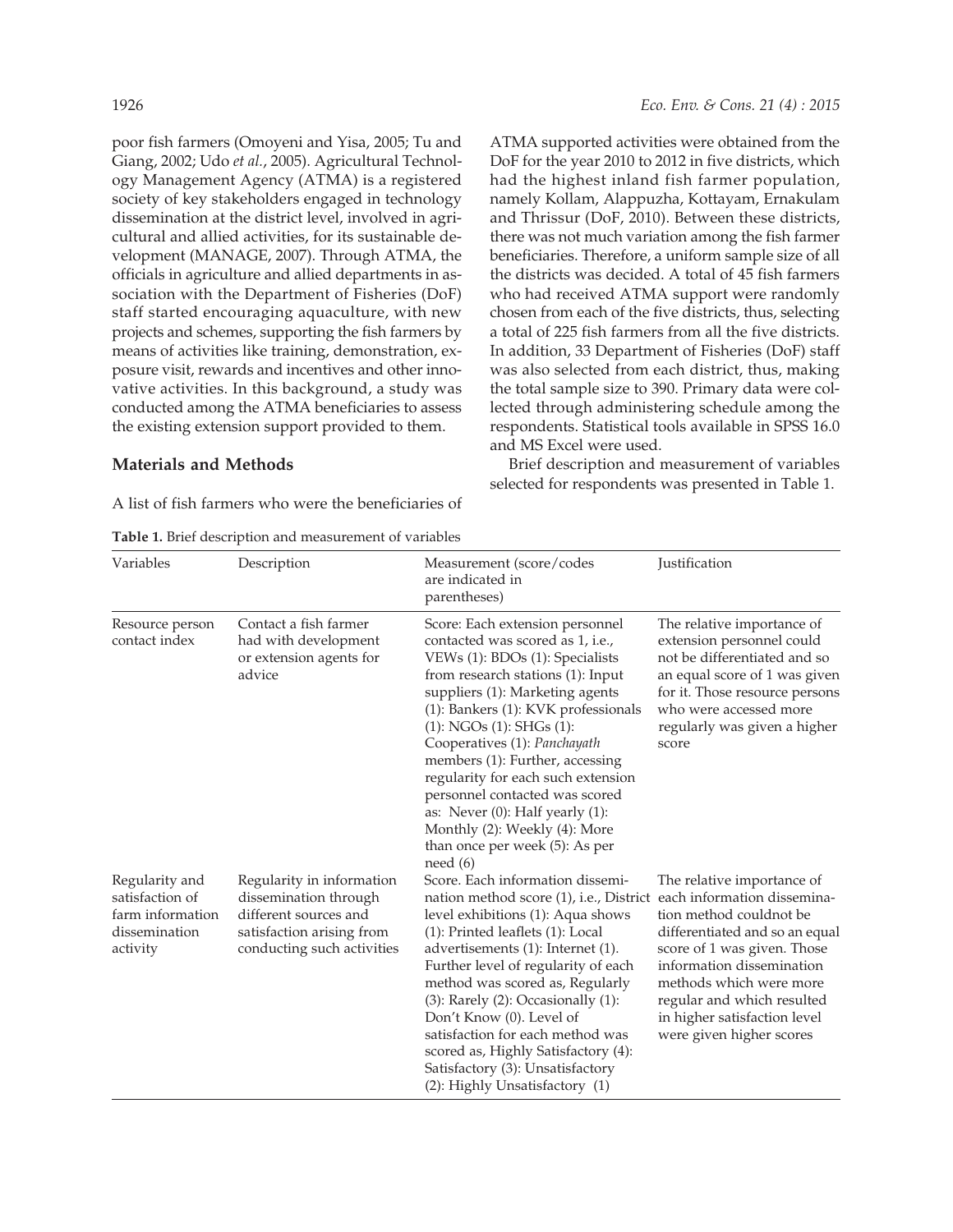#### **Results and Discussion**

Farmers' contact with resource persons was expressed as 'Resource person contact index of farmer' and presented in Table 2.

All fish farmers were aware of resource persons to whom they approached in times of need. The index score for SHGs was the highest with 4.4 (73%) and the lowest for NGOs with 1.4 (24%). The overall index score for 11 resource persons was the highest in Alappuzha with 39.5 (60%) and the least in Ernakulam with 33.2 (50%). As lot of extension work was required for improvement of aquaculture (Khan *et al.*, 1998), resource persons could gain access to resources, in the case of poor farmers who had less capital, assets and institutional support as inspected by Hoang *et al.* (2006). DoF staff perception on fish farmers' contact with resource persons was expressed as 'Resource person contact index' and presented in Table 3.

The index score for specialists from research stations and institutes was the highest with a score of 4.3 (72%) and the least score was for bankers with a score of 3.3 (64%). The overall index score for 11 resource persons was the highest in Alappuzha district with a score of 44.3 (67%) and least in Thrissur with a score of 40.1 (61%). The index was the highest in Alappuzha, because DoF staff was active in disseminating and promoting aquaculture initiatives among farmers. Moreover, Assistant Director of Fisheries happened to be a professional graduate in Fisheries Science, thus making aquaculture activi-

**Table 2.** Resource person contact index of farmer (n=225)

| Resource persons                | Kollam<br>$(n, = 45)$ | Alappuzha<br>$(n, = 45)$ | Kottayam<br>$(n_{3}=45)$ | Ernakulam<br>$(n_{4}=45)$ | Thrissur<br>$(n_s=45)$ | Average<br>$(n=225)$ | Rank |
|---------------------------------|-----------------------|--------------------------|--------------------------|---------------------------|------------------------|----------------------|------|
| SHGs (out of 6)                 | 4.3(71.5)             | 4.5(75.6)                | 4.5(75.6)                | 4.2(70.7)                 | 4.4(73.3)              | 4.4(73.3)            |      |
| Specialists (out of 6)          | 3.5(58.9)             | 5.3(88.5)                | 5.2(85.9)                | 3.2(53.7)                 | 4.6(76.3)              | 4.4(72.7)            | 2    |
| Input suppliers (out of 6)      | 3.5(58.2)             | 4.1(68.5)                | 4.2(70.7)                | 3.7(62.2)                 | 4.8(80.7)              | 4.1(68.1)            | 3    |
| Panchayath (out of 6)           | 3.8(63)               | 4.1(68.9)                | 3.9(66.3)                | 4(67.4)                   | 3.8(63.7)              | 3.9(65.9)            | 4    |
| VEW (out of 6)                  | 4.2(69.2)             | 4.2(70)                  | 4(67)                    | 3.9(65.9)                 | 2.9(48.9)              | 3.9(64.2)            | 5    |
| Bankers (out of 6)              | 4.1(68.9)             | 3.7(61.5)                | 3.7(61.5)                | 3.7(62.2)                 | 2.9(49.6)              | 3.6(60.7)            | 6    |
| BDO (out of 6)                  | 2.6(44.1)             | 3.7(61.5)                | 3.2(52.6)                | 2.4(39.3)                 | 2.9(47.8)              | 2.9(49)              | 7    |
| Marketing agents (out of 6)     | 2(33.3)               | 2.7(45.2)                | 3.2(53.3)                | 2(34.1)                   | 4.4(72.6)              | 2.9(47.7)            | 8    |
| KVK professionals (out of 6)    | 2.7(44.4)             | 2.9(48.9)                | 3.2(52.9)                | 2.3(38.1)                 | 2.8(47)                | 2.8(46.3)            | 9    |
| Cooperatives (out of 6)         | 2.1(34.8)             | 2.9(49.6)                | 2.9(47.8)                | 1.8(29.6)                 | 2.9(48.5)              | 2.5(42.1)            | 10   |
| $NGOs$ (out of 6)               | 1.2(20.7)             | 1.2(20.7)                | 0.98(16.3)               | 1.8(30.4)                 | 1.9(31.5)              | 1.4(23.9)            | 11   |
| Overall index score (out of 66) | 34(51.6)              | 39.5(60)                 | 39(59.1)                 | 33.2 (50.3)               | 38.4 (58.2)            | 36.7(55.6)           | 12   |
|                                 |                       |                          |                          |                           |                        |                      |      |

(The corresponding percentages are indicated in parenthesis)

**Table 3.** Resource person contact index according to DoF staff (n=165)

| Resource persons                | Kollam<br>$(n_1=33)$ | Alappuzha<br>$(n, = 33)$ | Kottayam<br>$(n_{3}=33)$ | Ernakulam<br>$(n_{4}=33)$ | Thrissur<br>$(n_s=33)$ | Average<br>$(n=165)$ |
|---------------------------------|----------------------|--------------------------|--------------------------|---------------------------|------------------------|----------------------|
| Specialists (out of 6)          | 4.5(75)              | 3.9(65)                  | 4.4(73.3)                | 4.8(80)                   | 4(66.7)                | 4.3(71.7)            |
| VEW (out of 6)                  | 4.7(78.3)            | 4(66.7)                  | 3.9(65)                  | 4.6(76.7)                 | 3.9(65)                | 4.2(70)              |
| $NGOs$ (out of 6)               | 5.6(93.3)            | 5(83.3)                  | 3.3(55)                  | 4.3(71.7)                 | 3(50)                  | 4.1(68.3)            |
| BDO (out of 6)                  | 4(66.7)              | 3.5(58.3)                | 4.3(71.7)                | 4.4(73.3)                 | 3.8(63.3)              | 4(66.7)              |
| $SHGs$ (out of 6)               | 3.7(61.7)            | 4.5(75)                  | 3.8(63.3)                | 3.7(61.7)                 | 4.2(70)                | 3.9(65)              |
| Marketing agents (out of 6)     | 3.4(56.7)            | 4.5(75)                  | 3.7(61.7)                | 3.8(63.3)                 | 3.8(63.3)              | 3.8(63.3)            |
| Input suppliers (out of 6)      | 3.5(58.3)            | 3.7(61.7)                | 3.8(63.3)                | 4.1(68.3)                 | 3.4(56.7)              | 3.7(61.7)            |
| KVK professionals (out of 6)    | 4.1(68.3)            | 3.8(63.3)                | 3.7(61.7)                | 3.5(58.3)                 | 3.5(58.3)              | 3.6(60)              |
| Cooperatives (out of 6)         | 3.2(53.3)            | 4.1(68.3)                | 3.9(65)                  | 3.4(56.7)                 | 3.5(58.3)              | 3.5(58.3)            |
| Panchayath (out of 6)           | 3.2(53.3)            | 3.4(56.7)                | 3.6(60)                  | 3.1(51.7)                 | 3.8(63.3)              | 3.4(56.7)            |
| Bankers (out of 6)              | 3(50)                | 3.2(53.3)                | 3.7(61.7)                | 3.5(58.3)                 | 3.1(51.7)              | 3.3(55)              |
| Overall index score (out of 66) | 42.9(65)             | 44.3(67.1)               | 42.6(64.5)               | 43.8 (66.4)               | 40.1(60.8)             | 42.6(64.5)           |

(The corresponding percentages are indicated in parenthesis)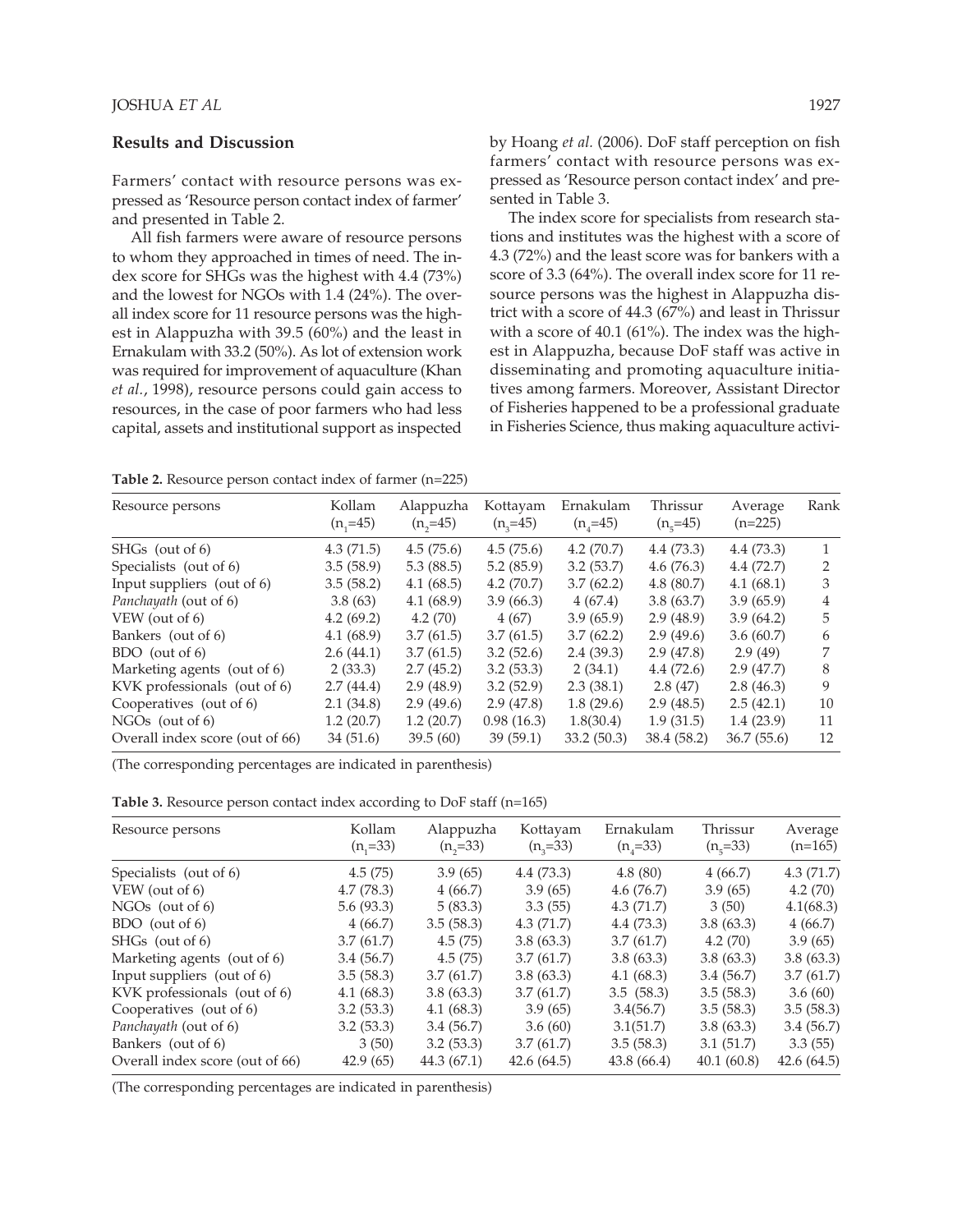ties to be mainstreamed in front of ATMA officials. The index was the least in Thrissur, because this district favoured agricultural activities compared to aquaculture. The index for marketing agents and input suppliers was 3.8 and 3.7 respectively. Kendall's tau correlations for resource person contact index of farmers as perceived by farmers and DoF staff is presented in Table 4.

**Table 4.** Kendall's tau correlations for resource person contact index of farmers

| <b>Test Statistics</b>                 |              |  |  |  |  |
|----------------------------------------|--------------|--|--|--|--|
| Kendall's W <sup>a</sup><br>Chi-Square | .028<br>.333 |  |  |  |  |
| Asymp. Sig. (2- tailed)                | .564         |  |  |  |  |

a. Kendall's Coefficient of Concordance

As the p value was found to be more than 0.05 through Kendall's coefficient of concordance, there was no significant difference in the index scores as observed by farmers and DoF staff. This indicated that there existed adequate rapport between those farmers and resource persons. Regularity of Farm information dissemination through aqua show, advertisement, exhibition, leaflet, and sharing of technology package through the Internet was assessed through Garrette ranking and presented in Table 5.

Aqua shows was organised once in every year (rank 1) but dissemination through leaflet and IT was not regular (rank 5 and 6 respectively). Frequency of conducting aqua shows could be increased as it could bring together farmers from various places and they could be motivated through distributing prizes for finest harvest, best value added products and best novelty in farming operations, as referred by Anderson (2003). Advertisements should be done locally to promote aquaculture farms (Oladeji, 2011) in festivals and social gatherings for creating awareness as stated by Heong and Hardy (2009). Exhibitions should be arranged to disseminate scientific information (Sandhu and Dhillon, 2005) and to distribute inputs like seed kits in association with universities, scientists, public and private agencies and NGOs as opined by Shanmugasundaram (2004). More leaflets should be produced by DoF as Heong *et al.* (1998) observed that the most commonly cited source farmers heard from was a leaflet, as it could provide information on innovation and its consequences. Subsidies should be availed for the growth of community owned internet centers as Cecchini and Scott (2003) found out that very few farmers in India owned computer with internet access. Information access through the internet could lead to women empowerment as found in developing countries by Haffkin and Taggart (2001). Satisfaction of Farm information dissemination through the Aqua show, Leaflet, Advertisement, Exhibition and Internet were assessed through Garrette ranking in Table 6.

Aqua shows earned the highest satisfaction (rank 1) as they perceived it to be regular, and satisfaction

**Table 5.** Mean Garrette score for assessing regularity of 'Farm information dissemination activity'.

| Activity      | Kollam<br>$(n, =45)$ | Alappuzha<br>$(n, = 45)$ | Kottayam<br>$(n, = 45)$ | Ernakulam<br>$(n, =45)$ | Thrissur<br>$(n_e=45)$ | Total<br>$(n=225)$ | Rank |
|---------------|----------------------|--------------------------|-------------------------|-------------------------|------------------------|--------------------|------|
| Aqua show     | 210.19               | 207.96                   | 205.56                  | 207.78                  | 207.59                 | 41.56              |      |
| Advertisement | 205.00               | 207.41                   | 207.04                  | 204.44                  | 207.22                 | 41.24              |      |
| Exhibition    | 206.29               | 207.78                   | 204.63                  | 207.22                  | 205.00                 | 41.23              |      |
| Leaflet       | 208.33               | 206.85                   | 206.48                  | 201.11                  | 203.52                 | 41.05              | 4    |
| Internet      | 196.67               | 202.59                   | 199.26                  | 199.44                  | 195.19                 | 39.73              | 5.   |

**Table 6.** Mean Garrette score for assessing the satisfaction of 'Farm information dissemination activity'

| Activity      | Kollam<br>$(n, =45)$ | Alappuzha<br>$(n, = 45)$ | Kottayam<br>$(n, = 45)$ | Ernakulam<br>$(n, = 45)$ | Thrissur<br>$(n_e=45)$ | Total<br>$(n=225)$ | Rank |
|---------------|----------------------|--------------------------|-------------------------|--------------------------|------------------------|--------------------|------|
| Aqua show     | 210.93               | 211.67                   | 208.33                  | 212.22                   | 211.67                 | 42.19              |      |
| Leaflet       | 210.19               | 208.33                   | 209.63                  | 209.26                   | 208.89                 | 41.85              | 2    |
| Advertisement | 211.67               | 209.44                   | 213.52                  | 203.15                   | 206.48                 | 41.77              | 3    |
| Exhibition    | 208.33               | 212.22                   | 209.26                  | 210                      | 209.26                 | 41.96              | 4    |
| Internet      | 200                  | 198.7                    | 197.96                  | 198.89                   | 194.63                 | 39.61              | 5    |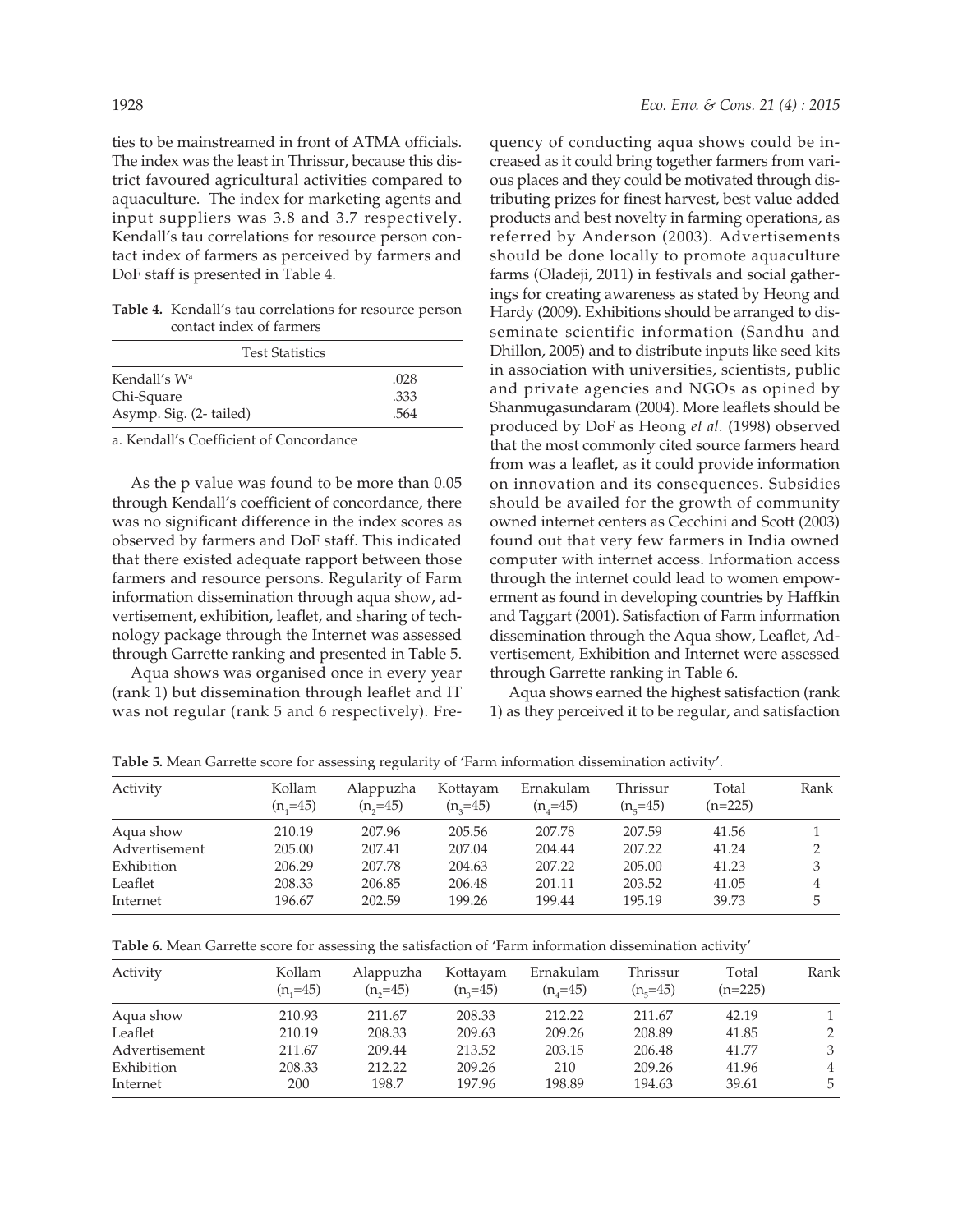### JOSHUA *ET AL* 1929

through the internet, ranked least (rank 6) as farmers did not seem to be internet literate. Since exhibitions were not so regular (rank 3) farmer satisfaction was less (rank 4). Mean regularity and mean satisfaction through aqua show ranked first and hence farm information dissemination activity efficiency through aqua shows was the best according to farmers. Mean regularity and mean satisfaction obtained through sharing of technology packages through internet, ranked last (rank 6) and hence efficiency through the internet was the least. Through displays and judging in aqua show, a sort of competition could be aroused among the participating farmers, which would motivate them to strive for better farming operations, leading to best produce and income.

It is important that farmers should be timely, informed about the various farmer oriented activities conducted by ATMA and hence, the different sources through which farmers would become aware of ATMA scheme and programmes were found out through percentage analysis. Various sources like extension agent, neighbour, friend, social worker, coordinator and other farmers through which farmers came to know about ATMA support was presented in Fig. 1.

The majority (36.9%) depended on extension agents for knowing on ATMA support while only 11 per cent of other farmers intimated them on ATMA support activities that could be availed. The reach of aquaculture extension agents among farmers was questionable as an extension agent to fish farmer ratio was less. Around 36 per cent of fish farmers tried to contact extension agents, for information access, who were not easily available. As access to information was positively related to adoption behavior of farmers as opined by Yirga (2007), farmers should gain access to information from neighbours, friends, social workers, BTMs and coordinators (Korsching and Hoban, 1990). Once they hear about key information they could approach DoF/ATMA official to get more information.

#### **Policy suggestions**

- 1. As women were found to be proactive, active ones should be motivated to form SHGs for mussel culture, ornamental fish culture, net mending and repairing, value addition like pickling, ready to eat dishes like cutlets, fish fingers and fish balls which would supplement household income and improve competency.
- 2. SHGs could utilise NABARD SHG bank linkage programme initiated by Government to avail microcredit assistance for starting small scale homestead activities which required comparatively less seed money.
- 3. As farmer funds were transferable only to farmer groups in ATMA, it was advisable to form women SHGs to meet expenses in running the venture.
- 4. Technologies developed by scientists should be in accordance with the farmer's locale, needs, minimising leverage, increasing production and income. The farmers' needs and problems could be identified by familiarising with a Strategic Research Extension Plan (SREP) and Block Ac-



**Fig. 1.** Farmers' source of knowing about ATMA (n=225)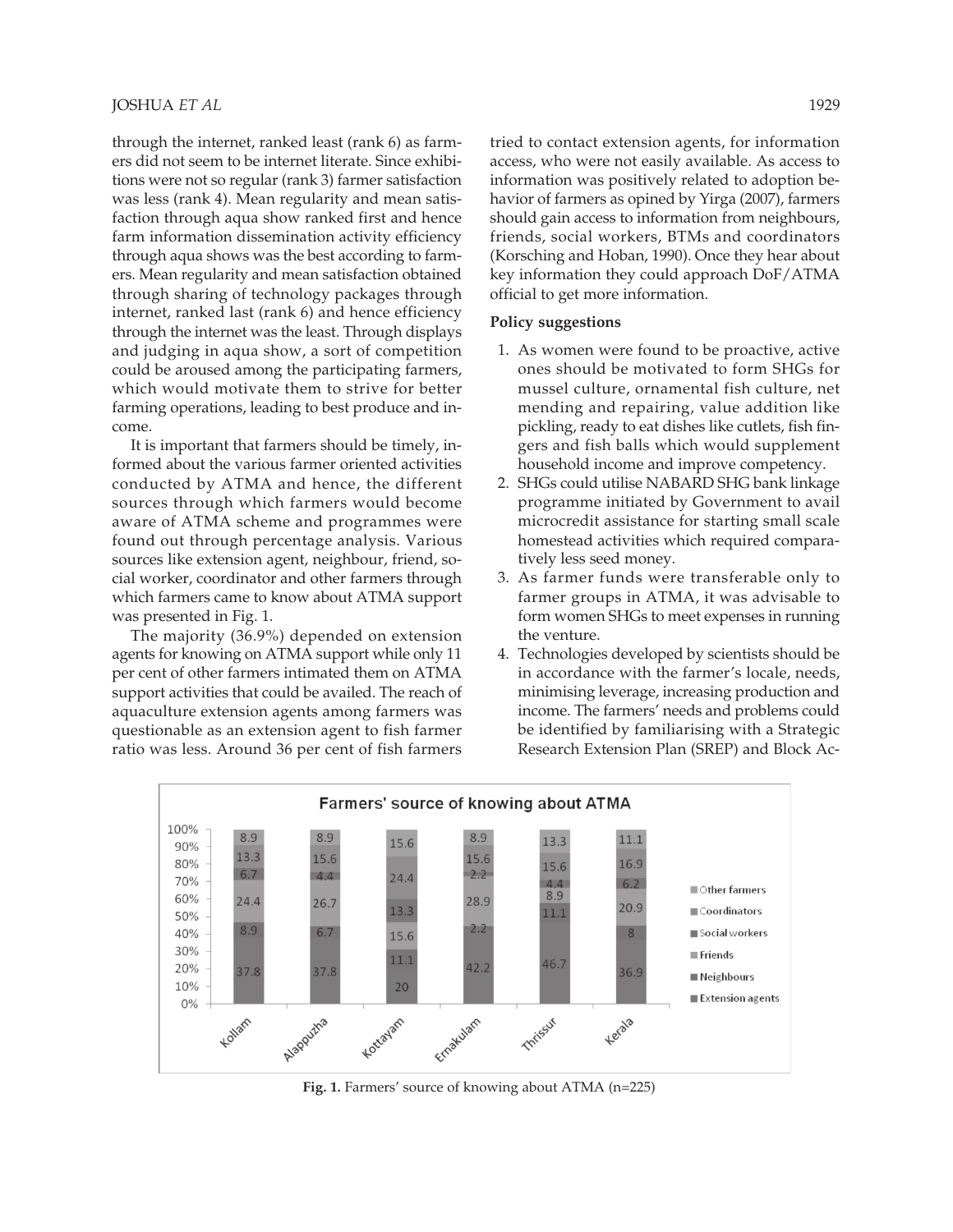tion Plan (BAP).

- 5. The performance feedback of technologies extended to farmers should be sought through extension agents for any improvement.
- 6. ATMA in coordination with state DoF should organise melas where farmers, input suppliers, specialists and marketing agents would be brought together so that they could establish contact with needful resource persons.
- 7. Farmers should be aware of several beneficiary programmes operated at *Panchayath* level only after establishing contact and rapport with the *Panchayath* members. Under *Panchayath Raj* system, Gram *Panchayath* enjoyed more administrative authority and so farmer needs and problems could be brought to the attention of the District Panchayath representative who was Governing Board member in ATMA.
- 8. Village Extension workers should identify needy farmers so as to supply necessary inputs in the form of seed, feed, capital *etc*. to eradicate poverty and food insecurity.
- 9. Loan amount and repayment term specified by development banks should take into account the risk bearable by fish farmers as aquaculture practices were highly subjected to risk, like, disease outbreak, mass mortality of cultivated species *etc*. Only when the banks tended to be farmer friendly, with respect to ease of access in procuring bank loans, affordable interest rates, flexibility in repayment *etc*., farmers would approach banks for their farm credit needs. As most of the small farmers needed small, short term loans, microcredit programme should be encouraged by respective officials.
- 10. Proper linkage should be established between BDOs and agriculture and allied departments to ensure support to farmers through advisory services, training and financial support.
- 11. KVK should concentrate more on fish farmers for giving training on food fish and ornamental fish culture and integrated fish culture, Best Management Practices *etc*. On farm testing of aquaculture species should be encouraged as testing and validation of culture practices could motivate fish farmer to adopt recommended practices.
- 12. Well educated farmers could be motivated to join cooperatives that would help in procuring raw materials and protect from exploitation of market intermediaries. Such educated farmers,

if active members of cooperatives, after making a profit could act as trend setters to less educated poor farmers who did not have membership in cooperative societies.

- 13. NGOs should mobilise farmers in forming Fish Farmer groups, Women's groups, Commodity groups and women/men SHGs, because in ATMA, the funds sanctioned to Deputy Director of Fisheries could be released only through Farmer Groups. As most of the fish farmers were less educated and were less aware of beneficiary schemes, NGOs should help farmers in channelling funds to them through several schemes like ATMA, *Matsyakeralam* project *etc*. and through bilateral and multilateral donors and through providing microfinance. NGOs should carry out awareness and skill enrichment programmes to poor fish farmers so that they would be enlightened to take up income generating activities like aquaculture, value addition *etc*.
- 14. KVK should come out with aquaculture oriented activities increasingly so that farmers would contact them frequently.
- 15. The cooperative and *Panchayath* members could disseminate promptly farmer oriented activities organised by ATMA to farmers because of less staff support in DoF, so that farmers would perceive them to be friendly and would frequently approach them.
- 16. The lead bank officer who was a member in GB and MC should freely interact with farmers, which would persuade farmers to approach them without any further thoughts on matters like taking farm loans and subsidy related issues.
- 17. DoF staff should concentrate on organising fish farmers to form SHGs and should guide them in making it successful. The venturesome and profitably running SHGs would prompt farmers in visiting them and knowing its activities so that they would also think of taking up similar groups in the anticipation of getting good earnings.
- 18. VEW, NGO and BDO should inform farmers on schedule of training, demonstration and exposure visit organised by ATMA, as a result of which more farmers would visit such personnel to inquire about these activities.
- 19. Among ATMA support activities, farmer scientist interaction was less, which should be taken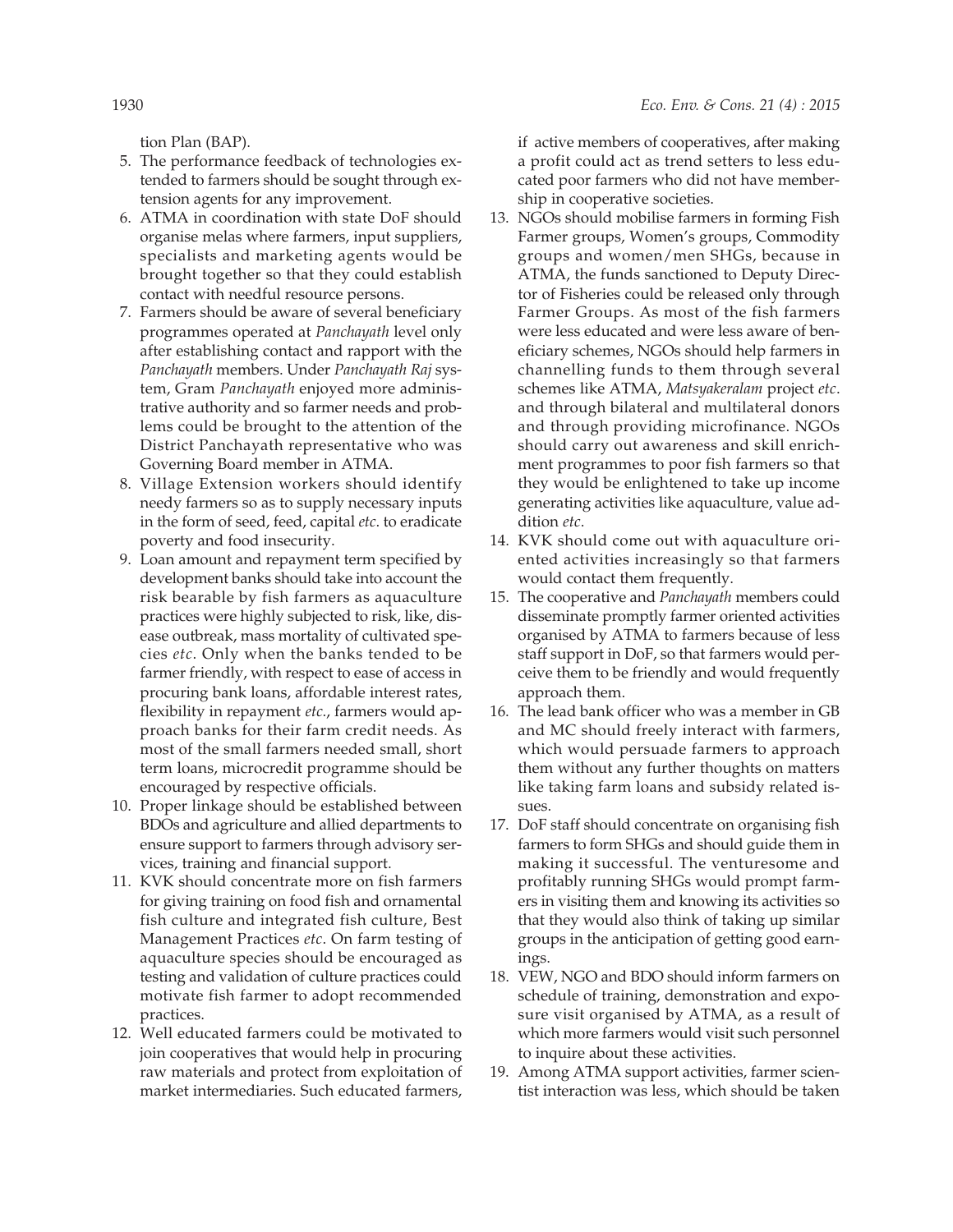care of. Through these interactions, farmers could directly ask queries to aquaculture experts on farm culture for which, could they get direct answer and also techniques to boost the production.

- 20. Extension agents and coordinators should enthusiastically visit farms in each block. In some places farmers were not getting sufficient support from coordinators and such coordinators are to be replaced.
- 21. Aqua show could be organised twice a year, so that they could perform well like other successful farmers in an upcoming show.
- 22. Farmers should be encouraged by DoF staff and ATMA officials to advertise in local newspapers as it could show farmers where and how the farm inputs could be obtained and could timely solve the problem of finding resources.
- 23. The local community could be involved and informed about farm benefits that could be obtained through ATMA by regularly conducting an exhibition extending for a few weeks. Display boards, motion pictures and stalls of fish farmers selling harvest or cooked items out of harvest could be placed on exhibition to attract farmers towards adopting various culture practices so as to increase their income. Entertainment activities could also be involved in exhibitions, which might attract farmers from distant locales to attend it. Exhibition catalogues could be displayed in public places, where the farmers were likely to visit. In order to capture the curiosity and popularity, catalogues could be distributed among people well in advance. Farmer to Farmer extension approach could be promoted in exhibitions, where successful and innovative farmers could pass information on aquaculture activities to interested rural resource poor farmers. As farmers themselves would be disseminating knowledge they had gained through practical experience in Farmer to Farmer extension approach, another fellow farmer would perceive such transferred information to be credible.
- *24. Kisan Ghoshties* should give preference to fisheries activities, unlike it is now, in the study area.
- 25. In leaflets, a message to encourage farmers to contact the state DoF and ATMA officials, for accessing culture related information could be incorporated. Most of the fish farmers were satisfied with information dissemination through

leaflets, as they provided basic and concise information on farming related activities, and so it was advisable to distribute more leaflets on various culture and species types.

26. Softwares should be developed by prominent fisheries institutions, which could help farmers in accessing information through databases, developed which contained details on farm information, pond management, marketing details *etc*. Most of the local farmers were unaware of fast communication and information dissemination possible through the internet and so enlightenment programs aimed at basic computer and internet training to old as well young farmers was to be done. Educated young farmers could easily catch up with the computer courses offered and they could extend this knowledge to fellow old farmers. Information access to rural women through internet was to be ensured through giving rewards for attending such courses as they used to get sidelined due to low education, male dominance and male oriented extension efforts. Those families who could not afford to buy computers could compensate it through using mobile phones which now could be topped up with nominal charges for getting internet connectivity.

## **Conclusion**

Contact of farmers with various resource persons was quantified by means of a resource person contact index from the perspective of both farmers and DoF staff, thereafter, to find that there was no significant difference in the resource person contact index scores as perceived by farmers and DoF staff, which furnished adequate rapport between farmers and resource persons. Regularity and satisfaction through aqua shows was ranked highest among farmers through Garrette ranking method, whereas the same for sharing of technology packages through internet ranked last. Around 37 per cent of the farmers depended on extension agents for knowing ATMA scheme. Policy suggestions were proposed at the end to improve the extension activities meant for farmers, which would ultimately help in the development of aquaculture.

#### **References**

Allen, D. R.2004. Customer satisfaction research manage-